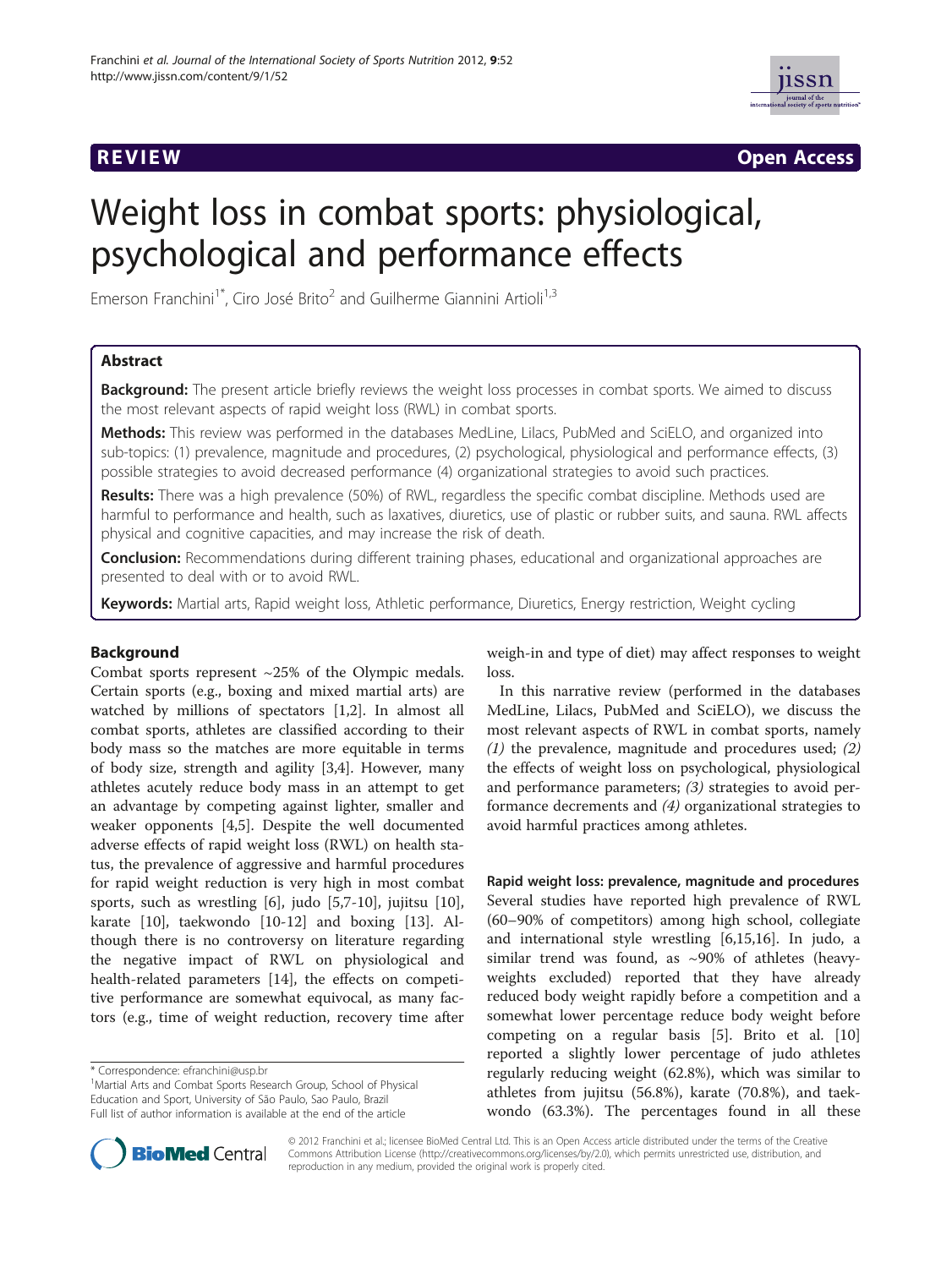sports are comparable to the range previously reported in wrestlers.

Gender is not a factor affecting the prevalence of RWL, although competing at a higher levels was related with more aggressive weight management strategies [5]. However, a recent study [10] showed that competitive level is not associated with weight management behaviors in jujitsu, judo, karate and taekwondo athletes. Of concern, ~60% of judo athletes started reducing weight rapidly before competitions at very early ages (i.e.,12– 15 years) [5], which was also observed in Iranian wrestlers  $(15.5 \pm 2.4 \text{ years})$  [17]. Brito et al. [10] also reported that RWL begins during adolescence in karate and taekwondo athletes  $(13.6 \pm 1.4 \text{ and } 14.2 \pm 2.1 \text{ years}, \text{ respect-}$ ively). On the other hand, jujitsu athletes started reducing weight somewhat later  $(21.1 \pm 5.2 \text{ years})$ . Evidence shows that weight cycling during adolescence can be a major issue, as it might negatively impact growth and development [18]. Importantly, it has been suggested that athletes beginning to cut weight at early ages are at higher risk of weight loss-related problems [5].

It is worthy to note that the range of body weights of the various weight classes in sports recently included in the Olympics (e.g., female: boxing, wrestling and taekwondo) are considerably broader than the range of those

sports with longer tradition in the Olympic Games (e.g., boxing and judo). While the range of the more recent Olympic sports varies around 15%, the difference of the upper limit between two consecutive categories varies around 5–10% in boxing and judo. Thus, an athlete with a body mass at the midpoint of two weight classes in judo and boxing would be more tempted to reduce his/ her body mass to a lower class, whilst an athlete in the same condition, but competing in taekwondo, would be less prone to move to lighter class, as the reduction would be more dramatic. However, no study was conducted so far in order to compare weight management behaviors between those combat sports.

With regard to the magnitude of weight loss, although most athletes reduce body weight in a range of 2–5%, a considerably high percentage (i.e.,~40%) reduces 5–10% of their body weight [5,6]. Furthermore, most athletes reported that their greatest body weight reduction was of 5–10%; however, many athletes reported reductions of more than 10% of body weight [5,6,10]. Such reductions are frequently undertaken in a few days before competitions. In most cases, athletes reduce weight in the week preceding the weigh-in [5,6,15]. The Table 1 summarizes the main findings of the studies on the prevalence and magnitude of weight loss in combat sports.

|  |  |  |  | Table 1 Weight loss prevalence and magnitude in combat sports' athletes |
|--|--|--|--|-------------------------------------------------------------------------|
|--|--|--|--|-------------------------------------------------------------------------|

| Sample                                           | Prevalence                  | Magnitude                             | <b>Authors</b>            |  |
|--------------------------------------------------|-----------------------------|---------------------------------------|---------------------------|--|
| Brazilian judo ( $n = 145$ )                     | Males: 62.8%                | Males <sup>a</sup> : $5.6 \pm 2.2$ kg | Brito et al.[10]          |  |
|                                                  |                             | $8.5 \pm 4.2\%$                       |                           |  |
| Brazilian jujitsu ( $n = 155$ )                  | Males: 56.8%                | Males <sup>a</sup> : $2.9 \pm 1.5$ kg |                           |  |
|                                                  |                             | $4.1 \pm 2.0\%$                       |                           |  |
| Brazilian karate ( $n = 130$ )                   | Males: 70.8%                | Males <sup>a</sup> : $2.5 \pm 1.1$ kg |                           |  |
|                                                  |                             | $3.6 \pm 2.2\%$                       |                           |  |
| Brazilian taekwondo ( $n = 150$ )                | Males: 63.3%                | Males <sup>a</sup> : $3.2 \pm 1.2$ kg |                           |  |
|                                                  |                             | $4.3 \pm 3.2\%$                       |                           |  |
| Iranian wrestling ( $n = 436$ )                  | 62%                         | $3.3 \pm 1.8$ kg $(5.0 \pm 2.6\%)$    | Kordi et al.[17]          |  |
| Brazilian judo ( $n = 822$ )                     | 86% (all categories)        | Most of the athletes reduced between  | Artioli et al.[5]         |  |
|                                                  | 89% (heavyweights excluded) | $2 - 5%$                              |                           |  |
| Brazilian judo ( $n = 105$ males and 20 females) | Males: 77.1%                | Males: $4.5 \pm 3.5$ kg               | Fabrini et al.[19]        |  |
|                                                  | Females: 55.0%              | Females: $1.7 \pm 0.8$ kg             |                           |  |
| USA judo $(n = NR)$                              | 70-80%                      | <b>NR</b>                             | Horswill[20]              |  |
| Brazilian Olympic Boxing Team                    | 100%                        | 5.8 kg                                | Perón et al.[13]          |  |
| Canadian taekwondo (n = 28)                      | 53%                         | <b>NR</b>                             | Kazemi et al.[11]         |  |
| USA high school wrestling $(n = 2352)$           | 62%                         | $2.9 \pm 1.3$ kg                      | Kinigham and Gorenflo[21] |  |
|                                                  |                             | $4.3 \pm 2.3\%$                       |                           |  |
| USA college wrestling $(n = 63)$                 | 89%                         | 5 kg                                  | Steen and Brownell[6]     |  |
| USA high school wrestling ( $n = 368$ )          | 70%                         | 2.3 kg                                |                           |  |
| USA high school wrestling ( $n = 747$ )          | <b>NR</b>                   | $3.1 \pm 2.4$ kg                      | Tipton and Tcheng[22]     |  |

 $NR = not reported; a = weight loss for the week before competition.$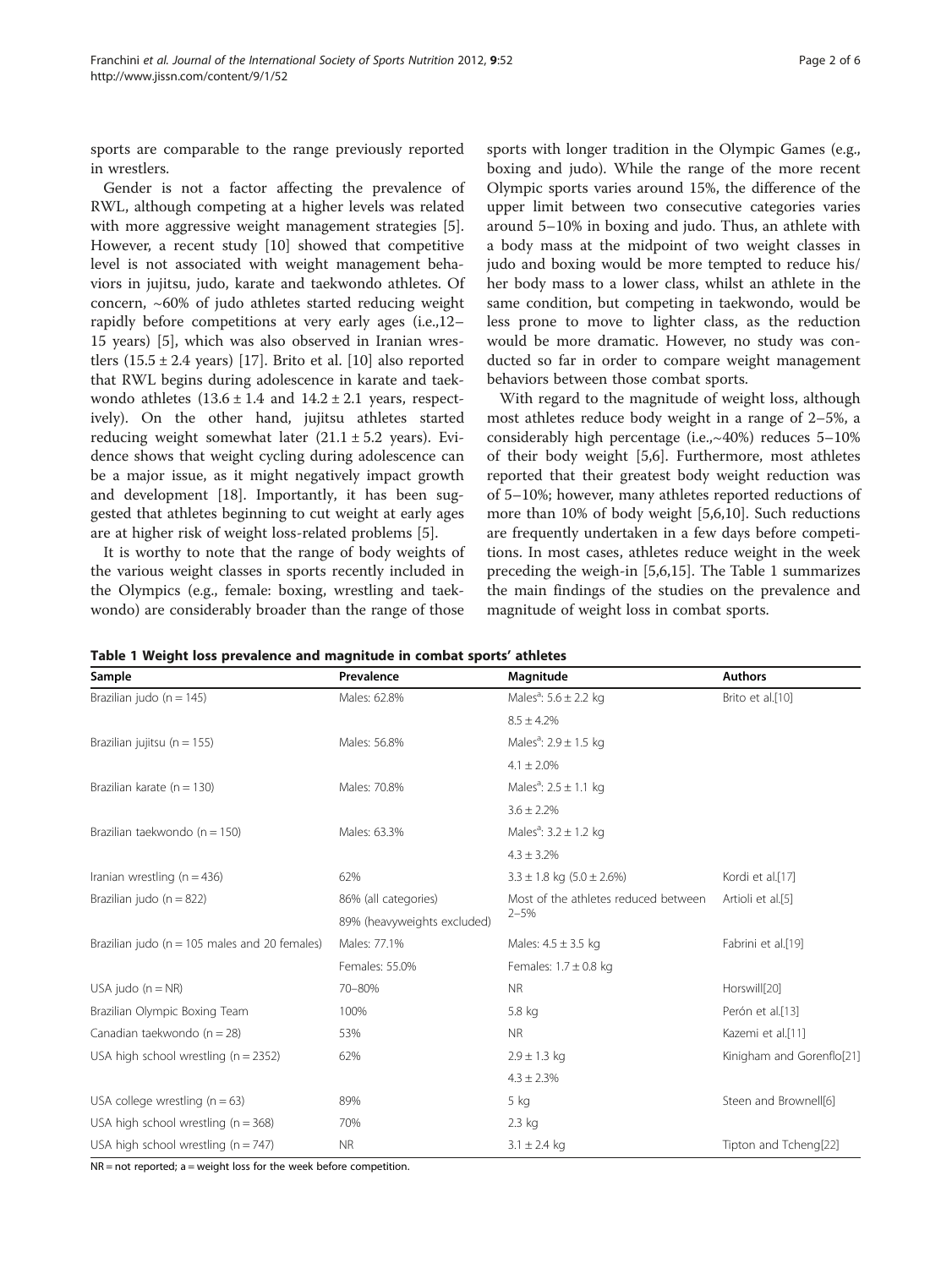To achieve such a rapid weight reduction, athletes use a variety of methods [4,5,7,10,15], such as: reduced liquid ingestion; use of saunas, blouses and plastic suits; reduced energy intake; fasting one day prior to the weigh-in; reduced carbohydrate and fat intake. Other more aggressive methods are also used, such as [23] vomiting, diet pills, laxatives and diuretics. It is important to emphasize that diuretics are prohibited by the World Antidoping Agency [24] and are responsible for the majority of doping cases in combat sports [25].

# Psychological effects of rapid weight loss

Several investigations have reported that athletes undergoing RWL presented decreased short-term memory, vigor, concentration and self-esteem as well as increased confusion, rage, fatigue, depression and isolation [6,26- 29], all of which may hamper competitive performance. For example, decreased short-term memory can impact the ability of an athlete to follow his/her coach's instructions before a match. Likewise, the lack of concentration and focus can affect the ability of the athlete to deal with distractions during high-level competitions, resulting in poor performance. A low self-esteem may result in difficult to consider the possibility of winning a match, especially against high-level opponents. Confusion can negatively affect the capacity of making decisions during the match and rage may result in lack of control and, despite the importance of aggressiveness for combat sports, excessive rage may increase the possibility of illegal actions. Depression and isolation can result in difficulty in coping with rigorous training sessions.

In addition to these problems, a high percentage of wrestlers are quite concerned about their body mass and food intake. Consequently, they resort to frequent dieting or caloric restriction. Of great concern is the fact that 10–20% of them feel unable to control themselves while eating, which is a classic symptom of an eating disorder. This number increases to 30–40% after the competition [6]. The constant attention directed to body mass control increases the probability of eating disorders such as binge eating, anorexia and bulimia, with higher risk among female athletes [23,30]. In fact, wrestlers present preoccupation about their body mass and are not satisfied with their body, despite the very low body fat percentage they usually present. This behavior appears to be more marked in athletes competing at higher levels [31]. Not surprisingly, the prevalence of overweight and obesity are higher in former combat athletes in comparison with former athletes who were not weight cyclers during their competitive career [32].

### Rapid weight loss and competitive success

A few studies investigated the association between RWL and competitive success in real tournaments [16,33,34]. Although competitive success is multifactorial and too complex to be determined by one variable, the associations provided by these investigations are insightful and help discern the impact of RWL on competitive performance.

In a regional-level wrestling competition, it was observed that athletes who lost a higher amount of weight achieved better classification than the athletes who lost less weight [34]. When all weight categories were grouped, a higher percentage of medalists (58%) had not followed the minimum wrestling weight recommendations compared to those who had followed such recommendations (33%). Thus, athletes who had practiced more aggressive weight cutting procedures presented better competitive results as compared to those who were more conscious with their health.

Studies performed in national level competitions have produced conflicting data. In a study by Horswill et al. [33], the amount of body mass recovered after the weigh-in and the success in a wrestling competition were recorded. No differences in absolute weight gain were observed between winners and defeated athletes (winners =  $3.5 \pm 1.2$  kg; defeated =  $3.5 \pm 1.5$  kg). The authors also observed no influence of relative weight gain (winners =  $5.3 \pm 2.0$ %; defeated =  $5.3 \pm 2.4$ %) and weight difference between the athlete and his opponent (winners =  $0.1 \pm 2.0$  kg; defeated =  $-0.1 \pm 2.0$  kg) on success [33]. Assuming that the body mass recovered after weigh-in is associated with body mass reduced before the weigh-in, the authors concluded that the amount of weight lost and, consequently, the amount of weight regained after the weigh-in has no effect on competitive success. In contrast, Alderman et al. [16] reported that winners reduced a higher amount of body mass (mean reduction =  $3.78 \text{ kg}$ ; range =  $2.95-4.77 \text{ kg}$ ) compared to defeated athletes (mean reduction =  $3.05$  kg; range = 1.91–3.95 kg).

Some authors [8] argue that a successful career is probably built in a single weight class. By changing to a different weight class, a given athlete may have to pass through a complex adaptive process because he/she would face completely different opponents with different fighting styles. Thus, it seems intuitive that an athlete wants to compete in the same weight class for as long as he/she is able to make that weight. Despite the paucity of evidence that indicates an association between rapid weight loss and competitive success [5,14], it must be noted that it is possible to achieve success in combat sports while competing in multiple weight classes. Some prime examples are the successful athletes who moved to heavier weight classes and still performed at the highest level (e.g., Ilias Iliadis, João Derly, Leandro Guilheiro, Keiji Suzuki, Tsagaanbaatar Khashbaatar, Sun Hui Kye, Oscar de la Hoya, Evander Holyfield, Manny Pacquiao).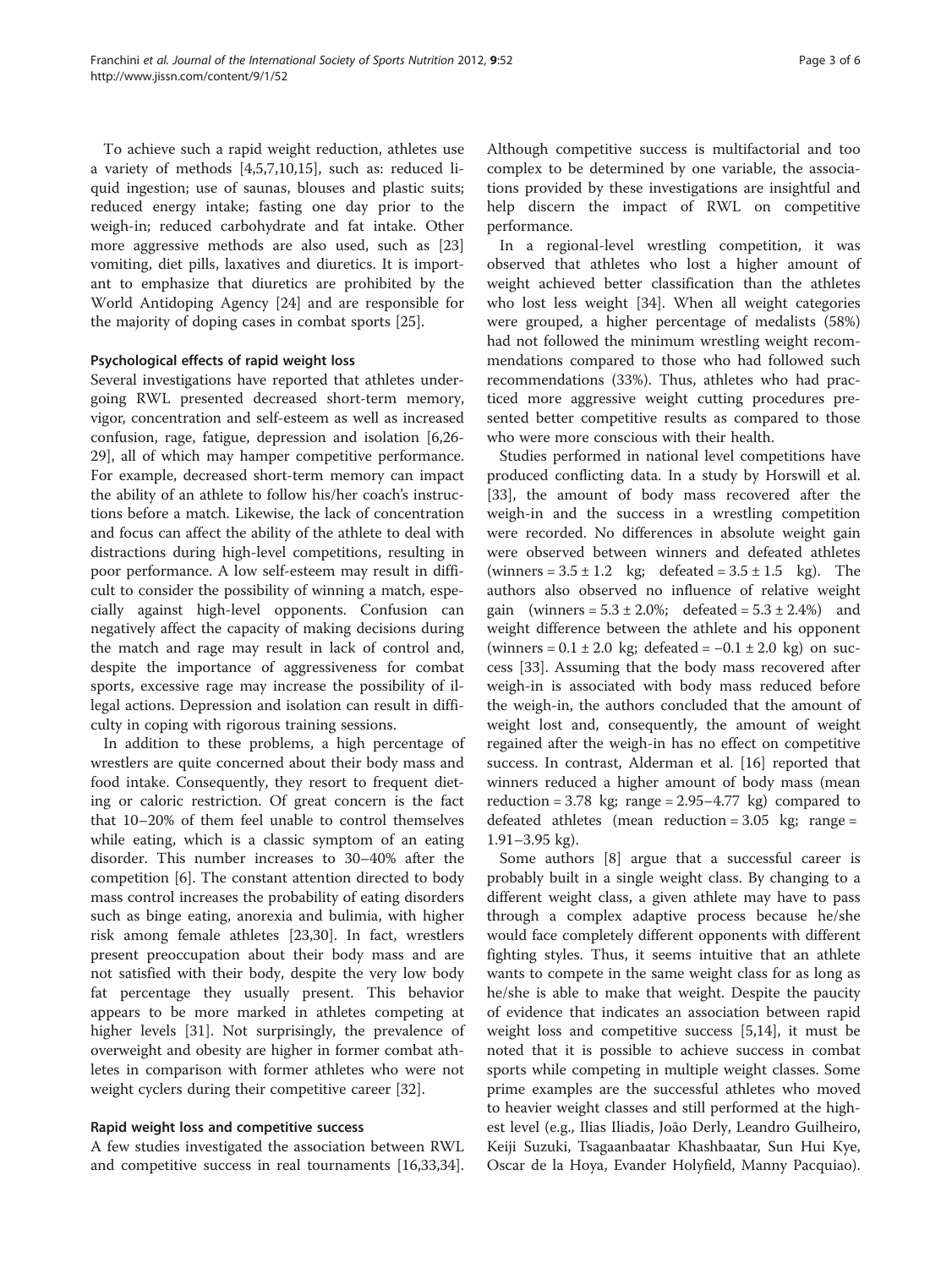While studies are scarce and inconclusive, the impact of RWL on competitive success remains elusive, especially when considered the great number of variables defining wins and losses.

# Physiological effects of rapid weight loss

Despite conflicting evidence, most studies indicate that weight loss decreases both aerobic and anaerobic performance. While aerobic performance impairments have been attributed to dehydration, decreased plasma volume, increased heart rate, hydroelectrolytic disturbances, impaired thermoregulation and muscle glycogen depletion [30], decreased anaerobic performance is mainly related to reduced buffering capacity, glycogen depletion and hydroelectrolytic disturbances [30,35]. Maximal strength seems to not be acutely affected by RWL [36- 38], although chronic weight cycling has a negative impact on strength gain during a season [39].

It is important to highlight that the decrements on anaerobic performance are generally observed when athletes have no opportunity to refeed and rehydrate after weigh-in [27,38,40,41]. However, in the most combat sports competitions, weigh-ins are followed by a period of time during which athletes may have the chance to recover from the weight loss. Although this period may vary from a few hours to more than one day, it is very likely that within 3–4 hours, athletes are able to recover their anaerobic performance to preweight loss values [9]. Therefore, when followed by a relatively short recovery period, RWL will probably have minimal or no impact on anaerobic performance. Although this seems to be true for athletes who are experienced weight cyclers, athletes with no experience in reducing weight might be negatively affected by weight loss [42,43]. It suggests that weight cycling may lead athletes to develop physiological adaptations that help them to preserve performance after weight loss. However, to date there is no direct evidence supporting these hypothesis and further studies are needed to confirm or refute them.

Some epidemiological studies have associated RWL with increase risk for injuries [44]. Oöpik et al. [45] observed that the 5% reduction in body mass affected metabolism and muscle contraction pattern, thereby increasing exposure to injury. One study revealed that athletes who had reduced more than 5% of their body mass presented a higher probability of injury during competition [46].

# Extreme cases

Due to the possible adverse effects of RWL, there are rare cases of death related to this practice. In 1996, just three months before Atlanta Olympic Games, Chung Se-hoon (22 years, 74 kg), considered the probable gold

medal winner in the 65 kg weight category in judo, was found dead in a sauna. The causa mortis was a heart attack. One year later, three collegiate wrestlers died due to hyperthermia and dehydration associated with intentional RWL [47]. During the Sydney Olympics, Debbie Allan from Great Britain was disqualified during the weigh-in because the scale used by her was not calibrated due to an alleged scale sabotage [48]. The problem seems also to affect children. In 2005, Sansone and Sawyer [49] reported weight loss pressure on a 5-yearold wrestler, whose father was asking him to lose 10% of his body mass to take part in a wrestling tournament. Those extreme cases, together with the very high prevalence of RWL achieved by aggressive methods, illustrate quite clearly that the scenario is disturbing, the problem may be more serious than many people involved with the sport may think and that more attention to this problem should indeed be given.

# Strategies to avoid decreased performance after rapid weight loss

No athlete should be encouraged to cut weight quickly in order to compete in a lighter weight class. Although performance may not be affected, an athlete's health is always at risk. If an athlete needs to adjust his/her body weight, there are strategies that one can follow to help minimize the potential adverse effects: [14,20,50-52]:

- 1) Gradual weight loss (i.e.,<1 kg.week−<sup>1</sup> ), rather than RWL, must be the preferential method for adjusting weight.
- 2) Athletes should aim to maximize body fat loss and minimize muscle wasting and dehydration when adjusting weight.
- 3) An athlete who needs to reduce more than 5% of body weight should consider not losing weight.
- 4) An athlete who needs cut weight so that his/her body fat would lower than 5% for men and 12% for women should consider not losing weight.
- 5) During the weight loss period, strength training and BCAA supplementation may help preserve muscle mass.
- 6) Athletes should not undergo low-carbohydrate diets in order to make weight as they seem to be more detrimental to physical performance [41].
- 7) If an athlete will have less than 3 hours to recovery after the weigh-in, RWL, dehydration and restricted carbohydrate ingestion should be avoided.
- 8) During the recovery period after weigh-in, athletes are encouraged to consume high amounts of carbohydrates, fluids and electrolytes. Creatine supplementation may also be of use if the athlete will recover for a long period after weighing-in.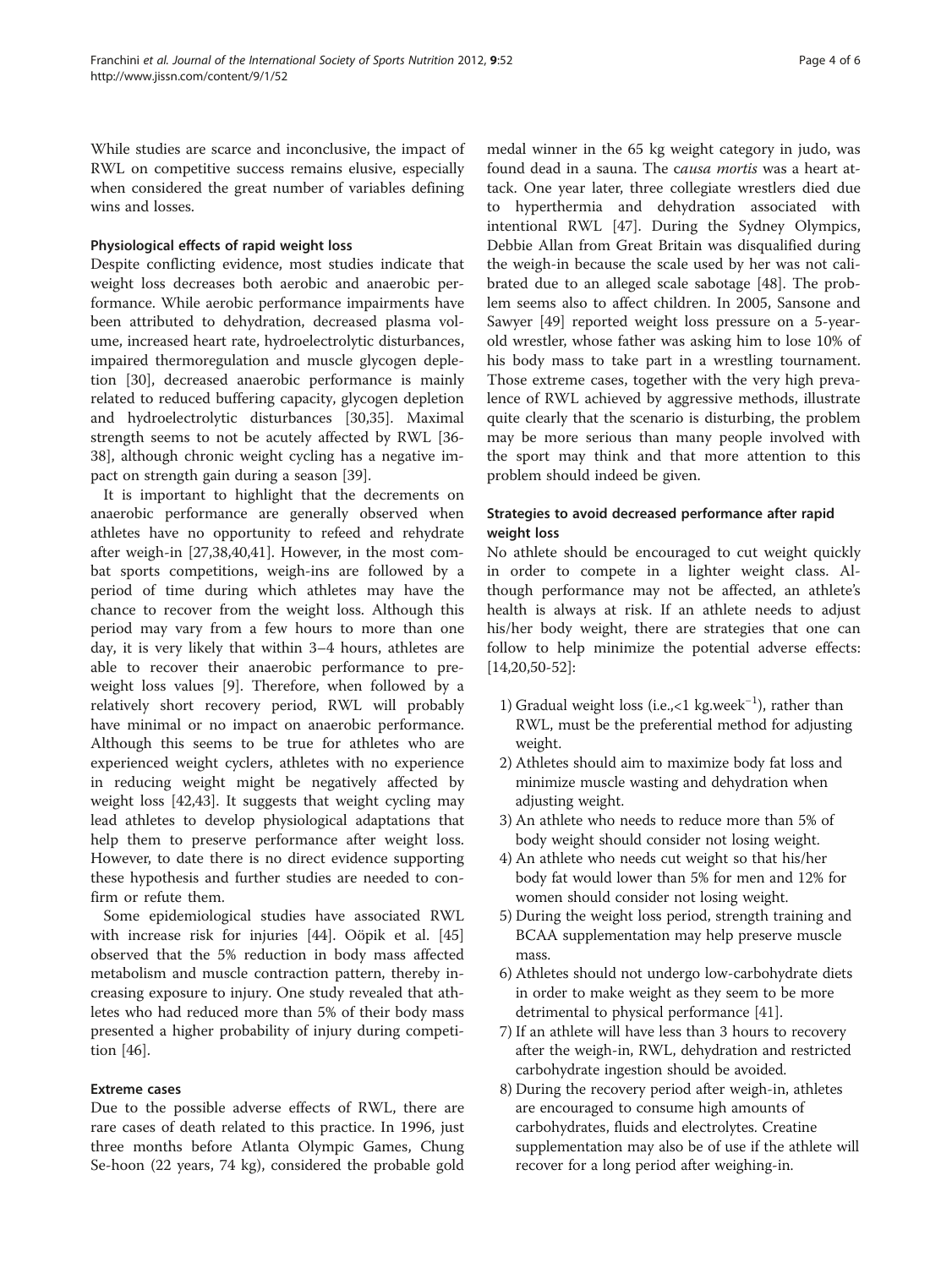# Management strategies to avoid rapid weight loss practices

Control strategies to avoid RWL practices can be divided in two areas: (1) coach and athlete educational programs; (2) management procedures to control or discourage RWL.

# Coach and athlete educational programs

Considering that most athletes follow their coaches' recommendations to execute RWL [5,8,17], the best strategy is to make both coaches and athletes fully aware of the risks involved with RWL and the recommended procedures to gradually reduce body mass [17]. According to Burke and Cox [3], athletes and coaches should receive information about: caloric balance; how to prepare each food portion; how to avoid increase weight (especially fat) after the competition; how to prepare food using low fat ingredients; how to prepare snacks with low caloric content using fruits and vegetables; how to avoid combating stress through excessive food intake; how to avoid gastronomic novelties during high-level competitions abroad or when inside the Olympic village; the importance of avoiding fast-food restaurants while travelling; how to increase satiety using low glycemic index foods; how to avoid excessive food and alcohol intake during celebrations; how to keep a diet diary and how to identify the main difficulties to maintain adequate nutrition. Additionally, the recommendations done by Horswill [20] concerning body mass control during the season are important sources of information. This author suggests specific goals for each periodization phase. Preseason: determine athlete's optimal weight category; estimate body composition to determine the minimum body mass the athlete can have to compete safely; initiate the weight category change if needed; adjust technique and tactics for the new weight category; aerobic conditioning and strength training to reduce body fat and maintain muscle mass; reduce energy and fat intake to decrease body fat percentage; Season: keep body mass near the upper weight limit; increase caloric intake to deal with training and competition demands; maintain strength training; adequate micro and macronutrients intake; Off season: avoid increase in body fat; begin strength training; maintain aerobic conditioning; avoid high-fat diets.

# Management procedures to control or discourage rapid weight loss

Management procedures have been used in wrestling [53] and proposed for judo [8] to avoid weight loss among athletes. The following recommendations were first drafted in 1976 [54] and reinforced in 1996 by the American College of Sports Medicine [14]. They are currently in use in most scholastic wrestling competitions in United States as a part of a program aiming at controlling the weight management issue among wrestlers. This program has been shown effective in attenuating the aggressive patterns of rapid weight loss and discouraging athletes from losing weight irresponsibly [20]. Therefore, these recommendations should be implemented by other combat sports organizations in order to avoid widespread weight loss among combat athletes [8]:

- matches should begin in less than 1 h after weight in;
- each athlete is allowed to weigh-in only one time;
- RWL methods and artificial rehydration methods are prohibited on competition days;
- athletes must pass the hydration test to get the weigh-in validated;
- an individual minimum competitive weight is determined at the beginning of each season;
- no athletes are allowed to compete in a weight class that would require weight loss greater than 1.5% of body mass per week.

### Abbreviations

RWL: Rapid weight loss.

#### Competing interests

The authors declare they have no competing interests regarding this manuscript.

#### Authors' contributions

All authors have written the first draft of the manuscript, revised it and approved its final version.

#### Acknowledgements

The authors would like to thank FAPESP for supporting the studies on rapid weight loss (grant # 2006/51293-4).

#### Author details

<sup>1</sup> Martial Arts and Combat Sports Research Group, School of Physical Education and Sport, University of São Paulo, Sao Paulo, Brazil. <sup>2</sup>Center for Research in Sport Performance and Health (NEDES), Federal University of Sergipe, Sergipe, Brazil. <sup>3</sup>Laboratory of Applied Nutrition and Metabolism, School of Physical Education and Sport, University of São Paulo, Sao Paulo, Brazil.

### Received: 30 May 2012 Accepted: 5 December 2012 Published: 13 December 2012

#### References

- 1. Kim S, Greenwell TC, Andrew DPS, Lee J, Mahony DF: An analysis of spectator motives in an individual combat sport: a study of mixed martial arts fans. Sport Mark Q 2008, 17:109–119.
- 2. Ko Y, Kim Y, Valacich J: Martial arts participation: Consumer motivation. Int J Sport Mark Spo 2010, 11:105–123.
- 3. Burke LM, Cox GR: Nutrition in combat sports. In Combat Sports Medicine. 1st edition. Edited by Kordi R, Maffulli N, Wroble RR, Wallace WA. London: Springer-Verlag; 2009:1–20.
- 4. Langan-Evans C, Close GL, Morton JP: Making Weight in Combat Sports. Strength Cond J 2011, 33:25–39.
- 5. Artioli GG, Gualano B, Franchini E, Scagliusi FB, Takesian M, Fuchs M, Lancha AH Jr: Prevalence, magnitude, and methods of rapid weight loss among judo competitors. Med Sci Sports Exerc 2010, 42:436-442.
- 6. Steen SN, Brownell KD: Patterns of weight loss and regain in wrestlers: has the tradition changed? Med Sci Sports Exerc 1990, 22:762-768.
- 7. Artioli GG, Scagliusi F, Kashiwagura D, Franchini E, Gualano B, Junior AL: Development, validity and reliability of a questionnaire designed to